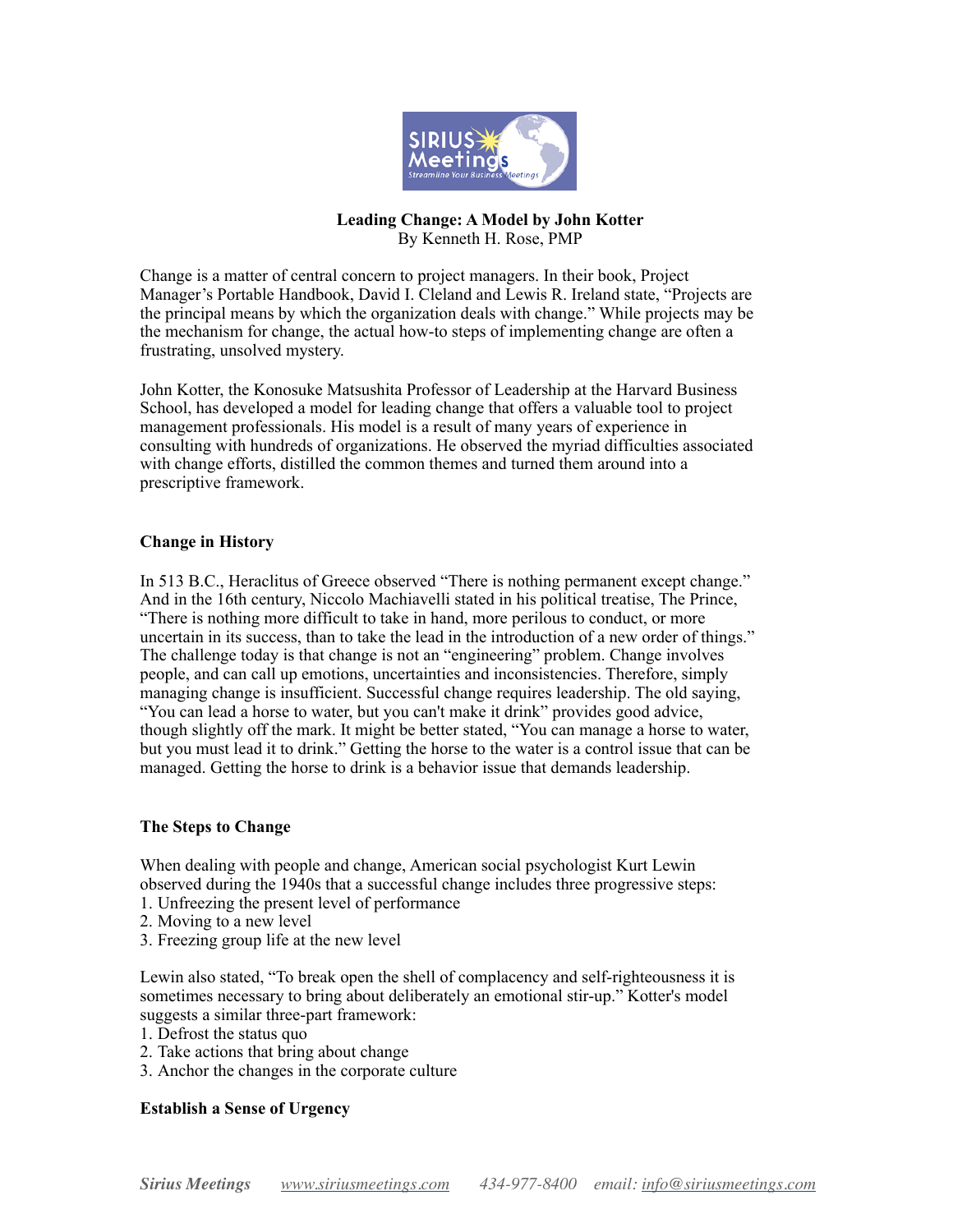The first element, "defrost the status quo," comprises four essential steps. First, leaders must establish a sense of urgency. People must have a reason, and a really good one at that, for doing something different. Leaders should examine market or competitive realities and identify an urgent need in terms of a crisis, potential crisis or great opportunity.

This is not a sky-is-falling scare tactic. It is a necessary step to jolt people out of complacency — to make them believe that the current situation is more dangerous than leaping into the unknown. This is a critical first step. In Kotter's experience, 50 percent of change efforts failed right here. His studies further suggest that about 75 percent of the work force must accept the urgency if the overall effort is to succeed.

## **Elicit Executive and Peer Sponsorship**

The second step is to form a guiding coalition. Change cannot be directed through the existing hierarchy. It must be nurtured and supported by a dedicated group of influential leaders throughout the organization. The group may be small or large. It will probably not include the complete corporate leadership because of some reluctance to buy it. But it must be influential in order to lead the change.

Without sufficient influence and power, the group will lead only apparent change. Over time, opposition forces will gain strength and snuff out the effort.

### **Create a Vision for Change**

Third, leaders must create a vision. Once people accept the urgency, they want to know where they are going — they want a clear direction to a better future. Without a vision, the change effort can dissolve into a series of incompatible projects that start to look like change for change's sake.

Failed change efforts are often littered with plans and directives, but no codifying vision. The vision must be clear and concise. It's not much good if it makes great copy, but nobody can understand it. Kotter suggests that leaders should be able to communicate the vision in five minutes and elicit understanding and interest. If not, they should rework the vision. Communicate Vision to Implement Change

The fourth step, alluded to above, is to communicate the vision. The best vision in the world has no value if it's a big secret. Communication is more than a corporate announcement or a notice posted on the bulletin board. Leaders must communicate the vision through their actions.

All the typical communication media play a part. But leaders must make opportunities to communicate the vision in day-to-day activities. For example, when presenting an award, a leader should take a moment to explain how the employee's performance fits into the vision and how the performance is a contribution to something much larger than the act being rewarded. More important, the day-to-day actions of leaders must reflect the vision. Nothing will kill a change effort quicker than leaders saying one thing and doing another. Kotter cautions that a results-oriented leader may want to skip one or more of these first four steps in order to get right to the action. Doing so imperils, perhaps even condemns, the change effort. Without the solid foundation established by all of these steps, any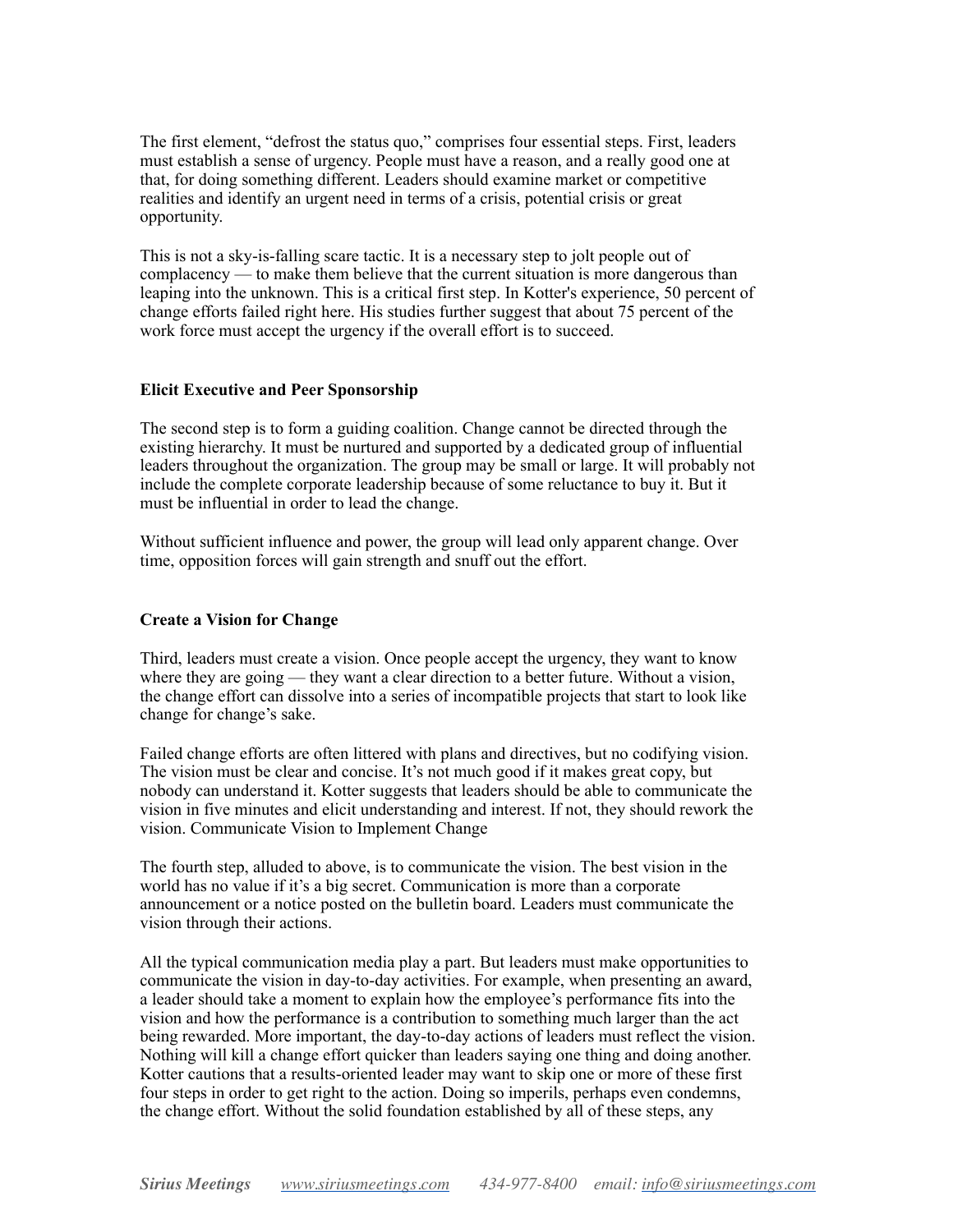change action is unlikely to take hold and survive for the long term.

### **Empower Employees to Implement Change**

The second element of the model includes three steps. This is the action element, and the first step is to empower others to act on the vision. Leaders must clear the way for employees to develop new ideas and approaches without being stymied by the old ways. The guiding coalition must remove obstacles that may be entrenched in organization processes, or exist only in the minds of employees. Both can be showstoppers. Kotter warns that worst of all can be the bosses who will not change and who make demands contrary to the vision. Such people should be given the opportunity to get on board and embrace the vision. Those who will not…well, a corporate turn-around expert once observed, "Sometimes you gotta change the people, or you gotta change the people."

## **Establish Short-term Goals**

The second action step is to plan for and create short-term wins. People will not follow a vision forever. Employees must see results within 12 to 24 months or they will give up or perhaps even join the naysayers. Short-term wins validate the effort and maintain the level of urgency. Leaders may have to look for things that disclose unambiguous benefits of the change effort. Rewarding people responsible for the benefits is essential.

#### **Encourage Additional Changes**

The third step arises from the second: consolidate improvements and produce still more change. Short-term wins can be seductive. It can be easy to declare the battle won based on early benefits. Doing so can be fatal. Premature victory celebrations can quash momentum and allow the forces of tradition to regain their hold.

Short-term wins must be stepping-stones to greater opportunities and bigger wins, all consistent with the vision driving the overall effort.

Kotter adds another word of caution that action alone is not enough. Any change, even that undertaken with great effort over an extended time, will wither unless it is reinforced within the organization. Leaders must not stop here; they must follow through with the next element.

#### **Reinforce Changes Made as Permanent**

The third element is a single step. Having made effective changes, leaders must now make the changes permanent. The forces of recidivism are still alive and well. Leaders must connect new behavior with corporate success, showing that the new ways are here to stay.

Just as important, new leaders in the organization must espouse the new approaches. All that was accomplished can be undone by a change in leadership that bends back to the old ways.